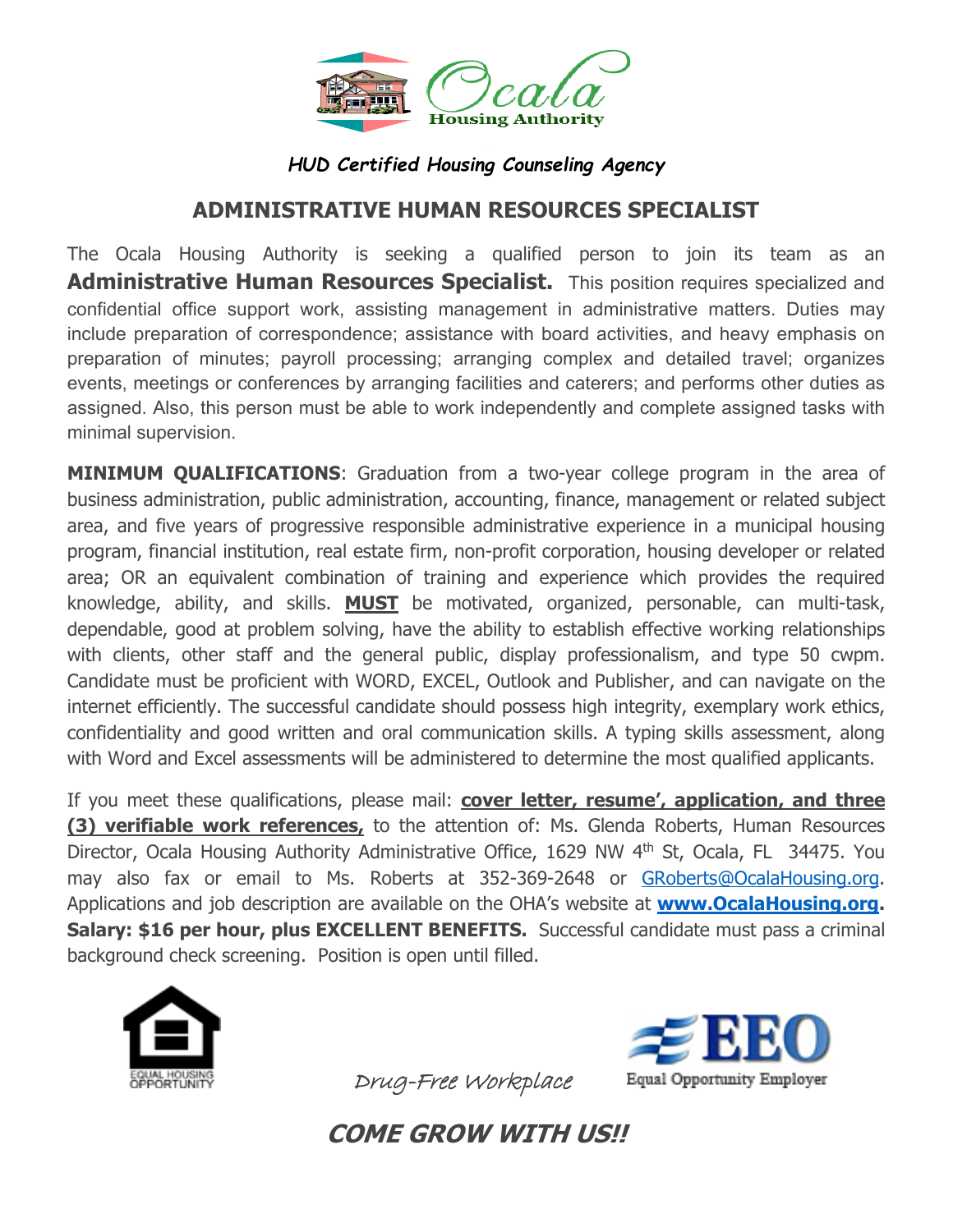

# **JOB DESCRIPTION**  *Administrative Human Resources Specialist*

#### **Nature of Work**

This is specialized and confidential office support work, assisting the Human Resources Director and CEO in administrative matters.

#### **Classification Standards**

The Administrative HR Specialist reports directly to the HR Director and provides assistance to members of the Executive Management staff. Duties may include clerical assistance with correspondence; assistance with board activities; and secretarial support, as well as routine office related functions.

#### **Essential Job Functions**

- Performs complex and confidential secretarial functions, including developing and typing recorded dictation or written correspondence. Responds to routine external correspondence. Type's memos, purchase requisitions, board minutes, department head minutes, staff meeting tasks lists, and other department forms and documents.
- Keeps Agency in compliance with labor relations laws posters.
- Organizes events, meetings or conferences by arranging facilities and caterers.
- Compile, convert, and upload corporate board packets for board meetings monthly.
- Arranges complex and detailed travel plans and itineraries, compiles documents for travel-related meetings for all OHA staff and Commissioners.
- VISA processing and reconciliation
- Payroll processing.
- Assist HR Director with personnel file maintenance.
- Conducts research for HR.
- Opens and distributes CEO's mail (excluding Internal Revenue Service (IRS), banking, Department of Revenue (DOR), Florida Department of Economic Opportunity (DEO).
- Prepares employee incentives, recognition as needed for milestones, birthdays, and flowers.
- Performs other duties as assigned.

"This opportunity is covered under Section 3 of the HUD Act of 1968"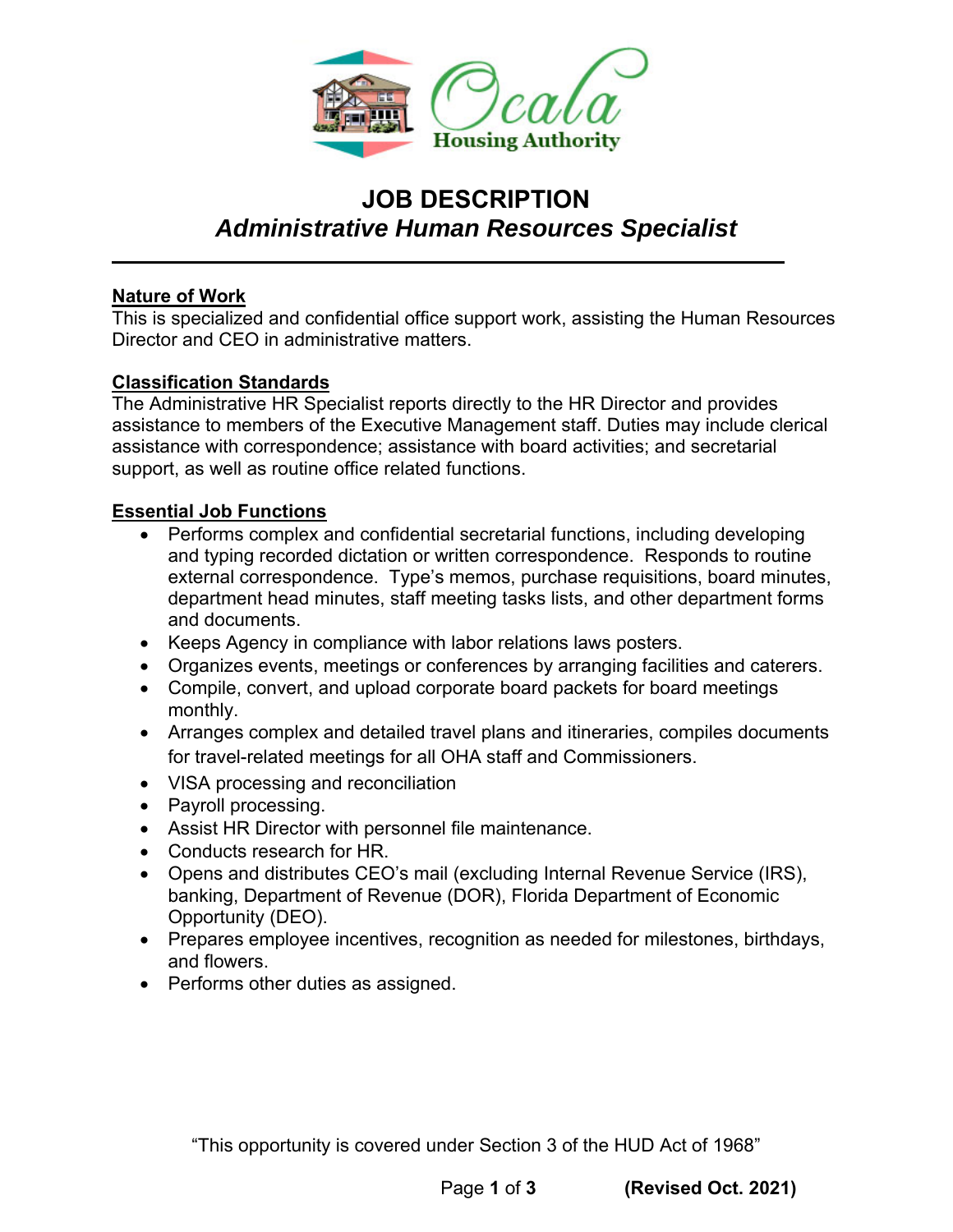#### **JOB DESCRIPTION**  *Administrative Human Resources Specialist, Continued*

#### **Competencies**

To perform the job successfully, an individual should demonstrate the following competencies to perform the essential functions of this position.

- Problem solving—the individual identifies and resolves problems in a timely manner, gathers and analyzes information skillfully and maintains confidentiality.
- Interpersonal skills—the individual maintains confidentiality, remains open to others' ideas and exhibits willingness to try new things.
- Oral communication—the individual speaks clearly and persuasively in positive or negative situations and demonstrates group presentation skills.
- Written communication—the individual edits work for spelling and grammar, presents numerical data effectively and is able to read and interpret written information.
- Planning/organizing—the individual prioritizes and plans work activities and uses time efficiently.
- Quality control—the individual demonstrates accuracy and thoroughness and monitors own work to ensure quality.
- Adaptability—the individual adapts to changes in the work environment, manages competing demands and is able to deal with frequent change, delays or unexpected events.
- Dependability—the individual is consistently at work and on time, follows instructions, responds to management direction and solicits feedback to improve performance.
- Safety and security—the individual observes safety and security procedures and uses equipment and materials properly.
- Customer service—the individual must possess good customer service skills.

### **Minimum Qualifications**

Graduation from a two-year college program in the area of business administration, public administration, accounting, finance, management or related subject area, and five years of progressive responsible administrative experience in a municipal housing program, financial institution, real estate firm, non-profit corporation, housing developer or related area; OR an equivalent combination of education, training and experience which provides the required knowledge, ability, and skills. Type 50 cwpm.

Staff is responsible for reporting any perceived and/or real conflict of interest to their immediate supervisor in writing by completing the OHA Conflict of Interest Disclosure Form. Upon completion and submittal, the immediate supervisor will then report to Executive Management Staff. The Chief Executive Officer will determine if the employee will be allowed to continue processing the client's file, or if it will be assigned to another employee.

"This opportunity is covered under Section 3 of the HUD Act of 1968"